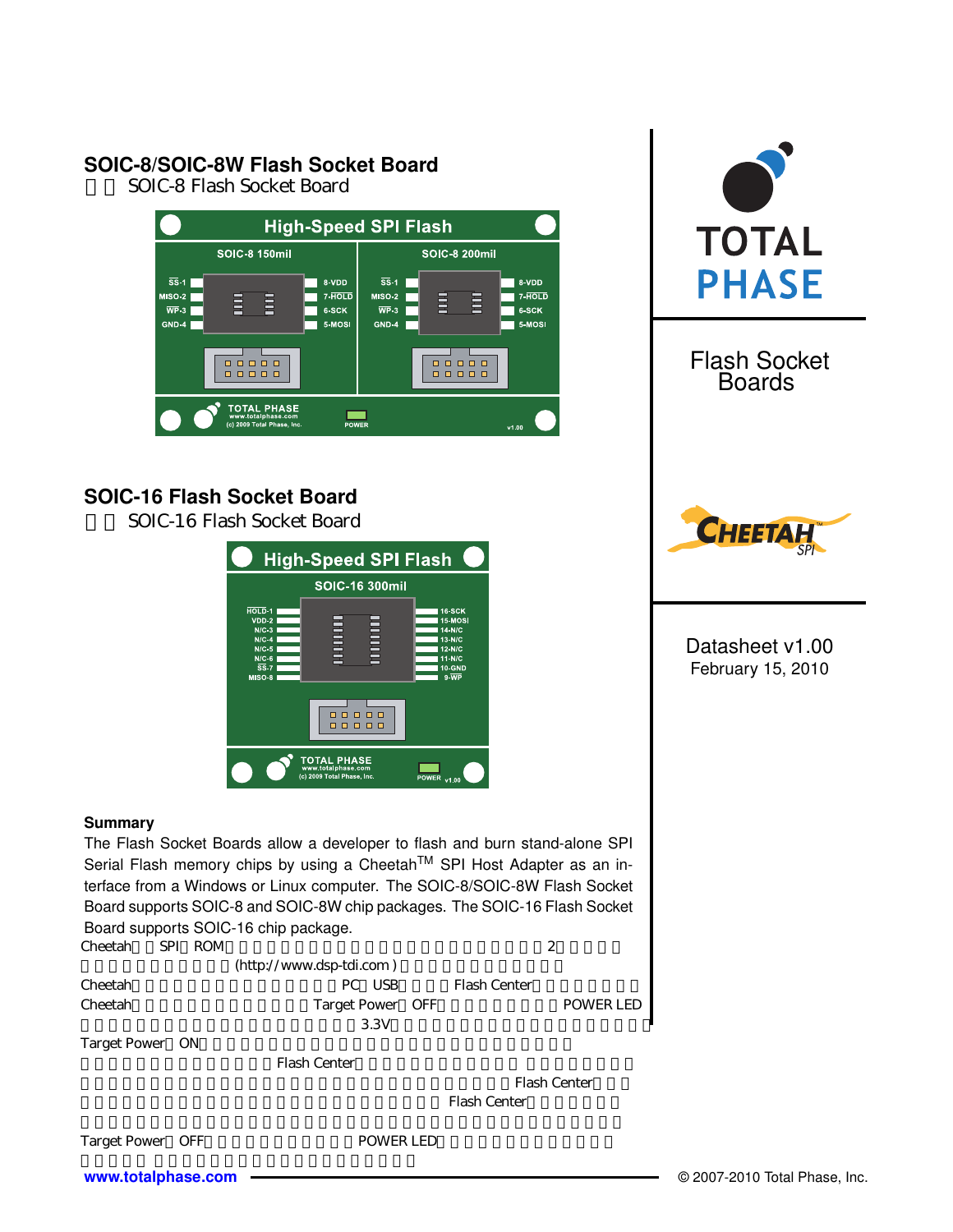

# **Contents**

| 1            |               | <b>Overview</b>                                                                                                                                                                                                                | 3              |
|--------------|---------------|--------------------------------------------------------------------------------------------------------------------------------------------------------------------------------------------------------------------------------|----------------|
|              | 11            |                                                                                                                                                                                                                                | 3              |
|              | 1.2           |                                                                                                                                                                                                                                | 3              |
|              | 1.3           | Flash Center Software enterprise and the series of the series and the series of the series of the series of the series of the series of the series of the series of the series of the series of the series of the series of th | 3              |
|              |               |                                                                                                                                                                                                                                | 3              |
|              |               |                                                                                                                                                                                                                                | $\overline{4}$ |
|              | $1.4^{\circ}$ |                                                                                                                                                                                                                                | $\overline{4}$ |
|              |               |                                                                                                                                                                                                                                | $\overline{4}$ |
| $\mathbf{2}$ |               | <b>Sockets</b>                                                                                                                                                                                                                 | 5              |
|              | 2.1           |                                                                                                                                                                                                                                | 5              |
|              | 2.2           |                                                                                                                                                                                                                                | 6              |
| 3            |               | <b>Connectors</b>                                                                                                                                                                                                              | 8              |
|              | 3.1           |                                                                                                                                                                                                                                | 8              |
|              | 3.2           |                                                                                                                                                                                                                                | 8              |
| 4            |               | <b>Programming a Device</b>                                                                                                                                                                                                    | 9              |
|              | 4.1           | Inserting a Device <b>Business Access of Access Access</b> Access Access Access Access Access Access Access Access Acce                                                                                                        | 9              |
|              | 4.2           |                                                                                                                                                                                                                                | 9              |
|              | 4.3           |                                                                                                                                                                                                                                | 9              |
| 5            |               | <b>Legal / Contact</b>                                                                                                                                                                                                         | 11             |
|              | 5.1           |                                                                                                                                                                                                                                |                |
|              | 5.2           | 11                                                                                                                                                                                                                             |                |
|              | 5.3           | 11                                                                                                                                                                                                                             |                |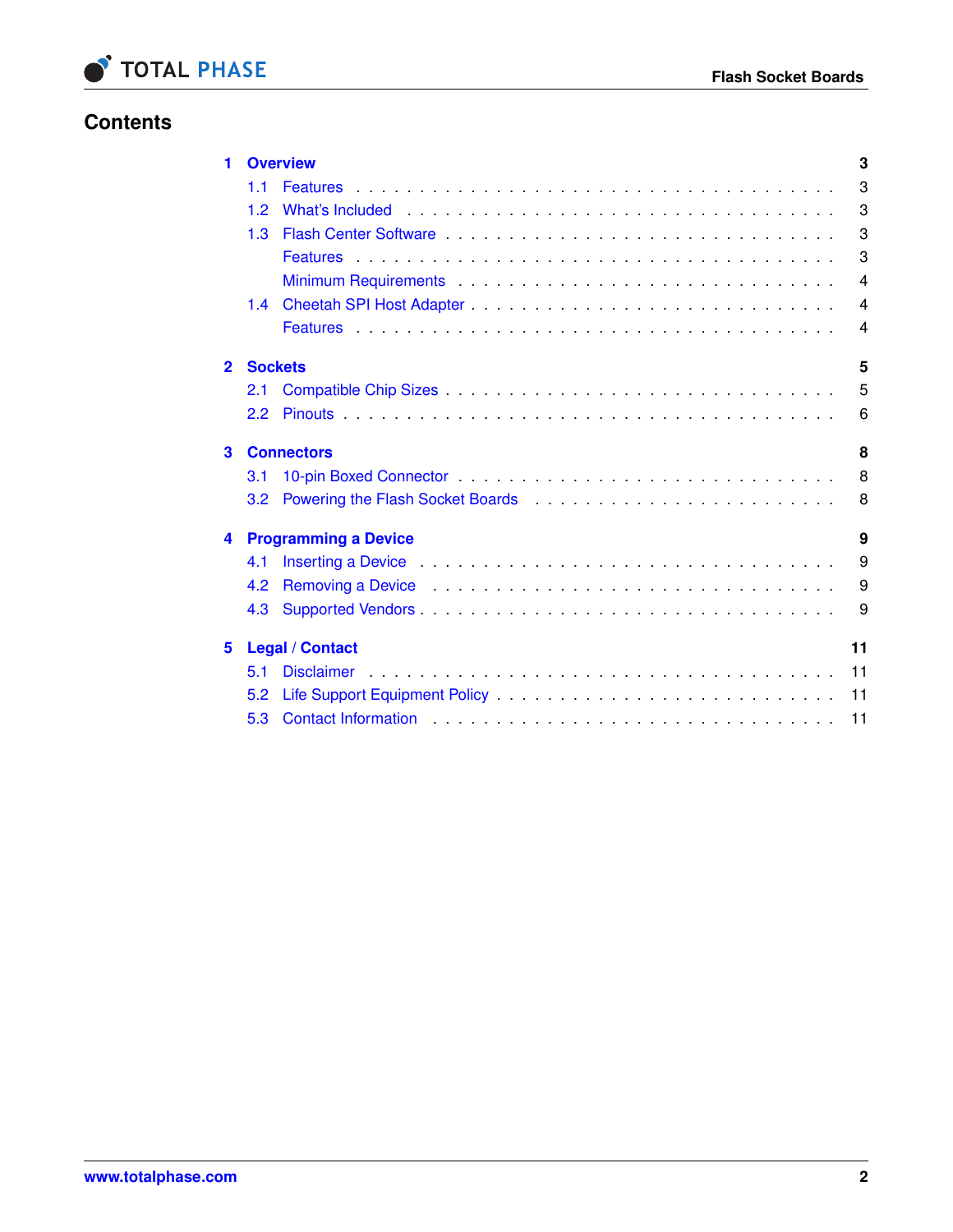

## **1 Overview**

<span id="page-2-0"></span>The Flash Socket Boards provide embedded systems engineers with an easy and cost-effective method of programming SPI Serial Flash memory chips. Using Total Phase's industry-leading Cheetah<sup>TM</sup> SPI Host Adapter, engineers can take full advantage of the Flash Center<sup>TM</sup> programming software to program their SPI Serial Flash memory chips.

### **1.1 Features**

- <span id="page-2-1"></span>• Flash and burn SPI Serial Flash chips that have a standard pinout and are in any of these standard chip packages: SOIC-8, SOIC-8W, or SOIC-16
- Provides 3.3V to target device
- <span id="page-2-2"></span>• Gang-program multiple devices by using multiple socket board and programming adapter sets in parallel on the same host computer.

#### **1.2 What's Included**

The SOIC-8/SOIC-8W Flash Socket Board and SOIC-16 Flash Socket Board are sold separately. A Flash Programming Kit is available which bundles both of the Flash Socket Boards with a Cheetah SPI Host Adapter and 10-pin split cable.

#### **1.3 Flash Center Software**

<span id="page-2-3"></span>The Flash Center Software is a free software package that allows engineers to quickly erase, program, and verify SPI Serial Flash memory chips that are interfaced through a Cheetah SPI Host Adapter.



*Figure 1: The Flash Center Software is a free memory chip programming software*

#### **Features**

<span id="page-2-4"></span>• **Fast speeds** - the Flash Center Software can read a typical 4 Megabyte flash memory in 0.7 seconds.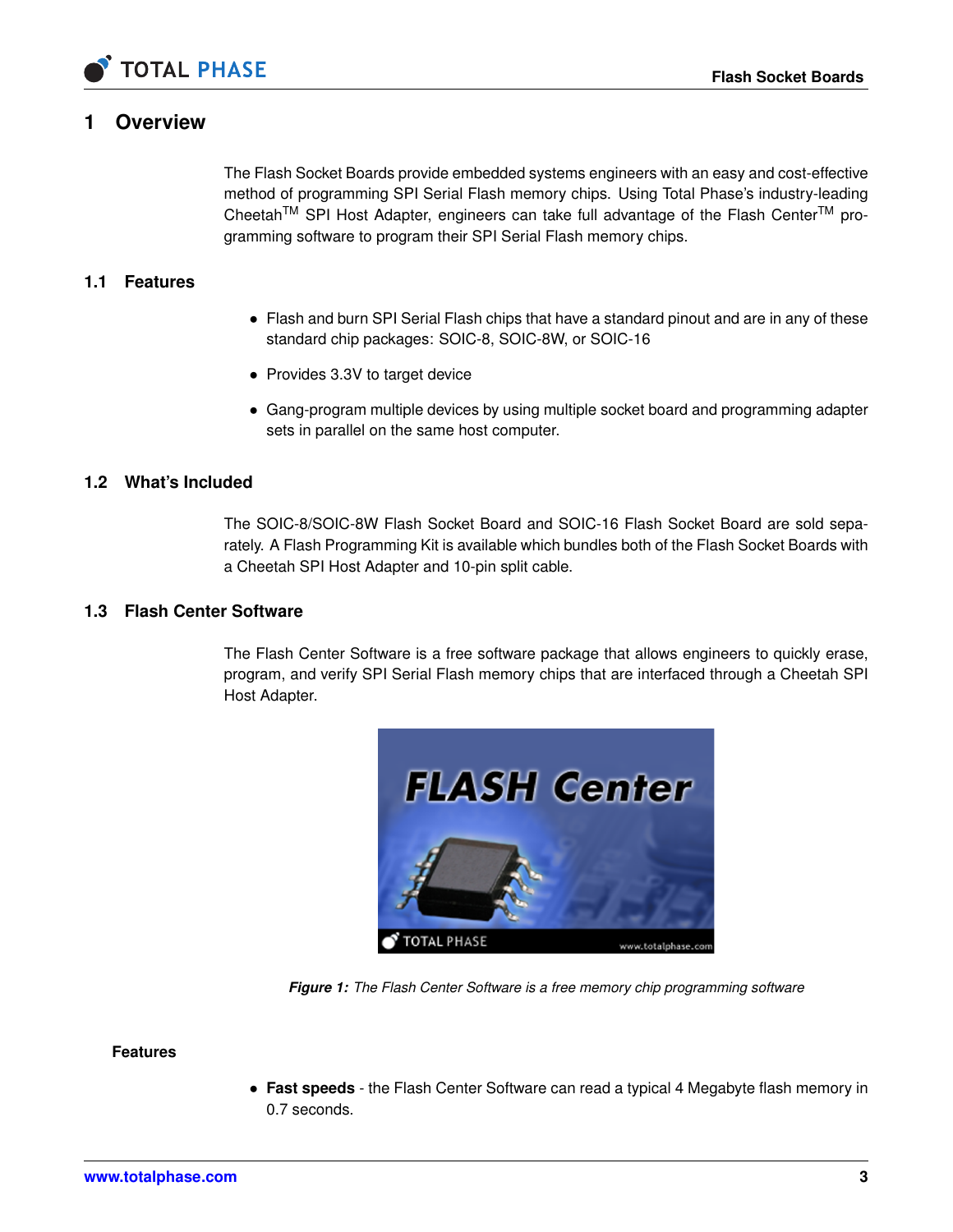

- **Gang programming support** the Flash Center Software can program multiple devices in parallel by connecting to multiple Cheetah SPI Host Adapters on the same computer.
- **Extensible device support** the Flash Center Software has an extensible XML-based memory device library. By adding or modifying the XML descriptions of target memory devices, developers can instantly support almost any I<sup>2</sup>C- or SPI-based EEPROM or Serial Flash memory.

#### **Minimum Requirements**

- <span id="page-3-0"></span>• Linux (kernel 2.6 and above), Windows 2000 (SP4 or later), Windows XP (SP2 or later), Windows Vista 32-bit/64-bit, or Windows 7 32-bit/64-bit
- One or more available High-speed USB 2.0 ports
- <span id="page-3-1"></span>• One or more Cheetah SPI Host Adapters

#### **1.4 Cheetah SPI Host Adapter**

The Cheetah SPI Host Adapter is a high-speed SPI adapter that is capable of communicating over SPI at up to 40+ MHz. The Cheetah adapter is specifically designed to communicate with high-speed, SPI-based Flash memory. It is an ideal tool to develop, debug, and program SPI-based systems.



*Figure 2: The Cheetah SPI Host Adapter is a high-speed SPI Master-only adapter. It is capable of signaling from 1 to 40+ MHz with no inter-byte delays.*

#### **Features**

- <span id="page-3-2"></span>• SPI Master signaling up to 40+ MHz
- Maximum throughput with no inter-byte delays
- User-configurable timing delays
- Windows and Linux support
- Free software and royalty-free API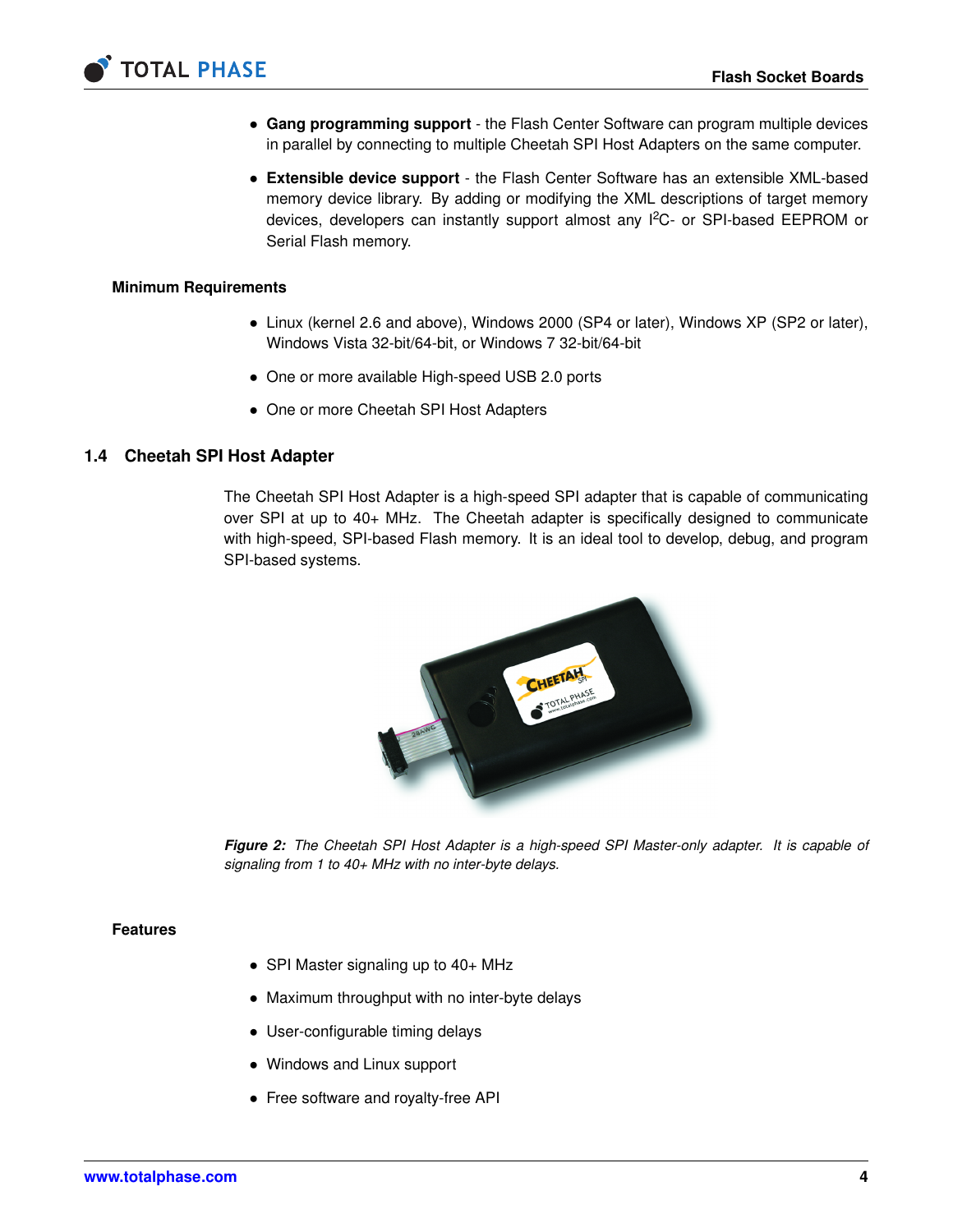

# **2 Sockets**

|                                                                             |                                                                 |                                    | <b>High-Speed SPI Flash</b>                                                     |                      |                                    |
|-----------------------------------------------------------------------------|-----------------------------------------------------------------|------------------------------------|---------------------------------------------------------------------------------|----------------------|------------------------------------|
|                                                                             | <b>SOIC-8 150mil</b>                                            |                                    |                                                                                 | <b>SOIC-8 200mil</b> |                                    |
| $\overline{\text{SS}}$ -1<br>$MISO-2$<br>$\overline{\text{WP}}$ -3<br>GND-4 | 目<br>盲                                                          | 8-VDD<br>7-HOLD<br>6-SCK<br>5-MOSI | $\overline{\text{SS}}$ -1<br><b>MISO-2</b><br>$\overline{\text{WP}}$ 3<br>GND-4 | $\Xi$<br>畺           | 8-VDD<br>7-HOLD<br>6-SCK<br>5-MOSI |
|                                                                             | $\Box$<br>п<br>8888<br>п                                        |                                    |                                                                                 | n n<br>п<br>88888    |                                    |
|                                                                             | TOTAL PHASE<br>www.totalphase.com<br>(c) 2009 Total Phase, Inc. | <b>POWER</b>                       |                                                                                 |                      | v1.00                              |

<span id="page-4-0"></span>The Flash Socket Boards offers different sockets to interface with your memory chip.

*Figure 3: The SOIC-8/SOIC-8W Flash Socket Board provides SOIC-8 (150mil) and SOIC-8W (200mil) sockets for interfacing with your stand-alone memory chip.*

| <b>High-Speed SPI Flash</b>                                                                                     |                                                                        |                                                                                                               |  |  |  |  |
|-----------------------------------------------------------------------------------------------------------------|------------------------------------------------------------------------|---------------------------------------------------------------------------------------------------------------|--|--|--|--|
|                                                                                                                 | <b>SOIC-16 300mil</b>                                                  |                                                                                                               |  |  |  |  |
| HOLD <sub>1</sub><br>$VDD-2$<br>$N/C-3$<br>$N/C-4$<br>$N/C-5$<br>$N/C-6$<br>$\overline{\text{SS}}$ -7<br>MISO 8 | <b>HELE</b><br><b>HELLER</b>                                           | <b>16-SCK</b><br>15-MOSI<br>$14-N/C$<br>13-N/C<br>$12-N/C$<br>$11-N/C$<br><b>10-GND</b><br>$9. \overline{WP}$ |  |  |  |  |
|                                                                                                                 | п<br>п<br>п                                                            |                                                                                                               |  |  |  |  |
|                                                                                                                 | <b>TOTAL PHASE</b><br>www.totalphase.com<br>(c) 2009 Total Phase, Inc. | <b>POWER</b><br>v1.00                                                                                         |  |  |  |  |

*Figure 4: The SOIC-16 Flash Socket Board provides a SOIC-16 socket for interfacing with your standalone memory chip.*

<span id="page-4-1"></span>Please note that each socket has its own dedicated 10-pin boxed header for connecting a Cheetah SPI Host Adapter. The signal pins of the 10-pin boxed headers are not cross connected.

### **2.1 Compatible Chip Sizes**

The sockets of the Flash Socket Boards are with standard sized chip packages. Figure [5](#page-5-1) provides information about the supported sizes for all the sockets. Please note that all measurements are in millimeters (mm).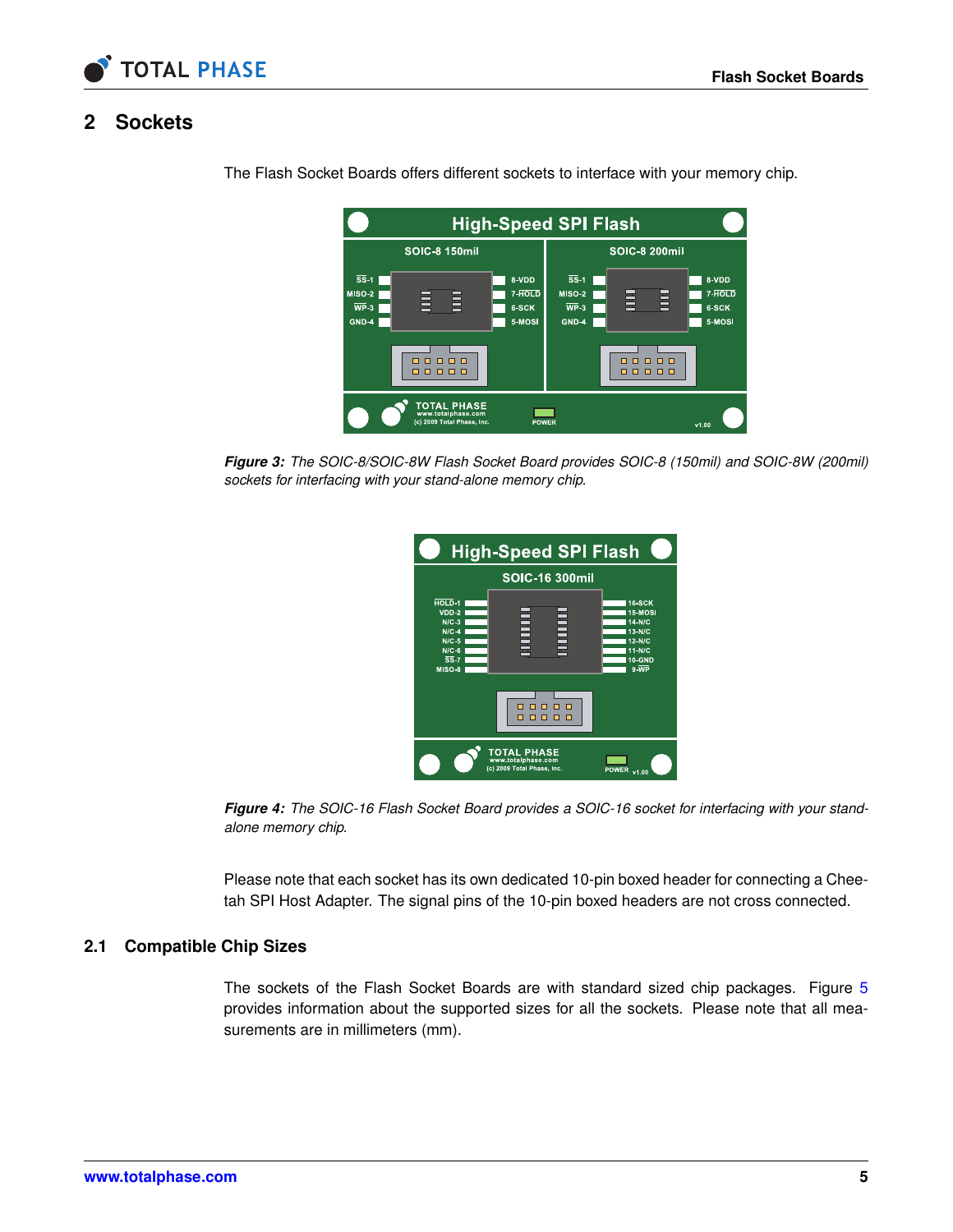



<span id="page-5-1"></span>*Figure 5: Diagrams of the supported package sizes. Please note that the diagrams are not to scale.*

Compatible chip sizes for each of the sockets available on the Flash Socket Boards. All measurements are in millimeters (mm).

|                       |      | SOIC-8 | SOIC-8W | <b>SOIC-16</b> |
|-----------------------|------|--------|---------|----------------|
| Pitch                 | (P)  | 1.27   | 1.27    | 1.27           |
| <b>Thickness</b>      | (A)  | 1.90   | 1.90    | 1.90           |
| Lead Tip to Tip Width | (E)  | 8.00   | 6.00    | 10.40          |
| Molded Package Width  | (E1) | 5.23   | 3.90    | 7.50           |
| Overall Length        | D)   | 5.23   | 5.40    | 10.50          |

### **2.2 Pinouts**

<span id="page-5-0"></span>The sockets of the Flash Socket Boards are compatible with standard SPI Serial Flash chip pinout configurations. Each socket is labeled with the specific pinout. Please verify that the Serial Flash memory chip that is to be programmed is compatible with the pinouts as seen in Figure [6](#page-5-2) and Figure [7](#page-6-0) .

On the Flash Socket Boards, VDD is nominally 3.3V and the HOLD and WP lines are tied to VDD through a weak pull-up resistor.



<span id="page-5-2"></span>*Figure 6: Pinouts for the SOIC-8 and SOIC-8W sockets on the SOIC-8/SOIC-8W Flash Socket Board .*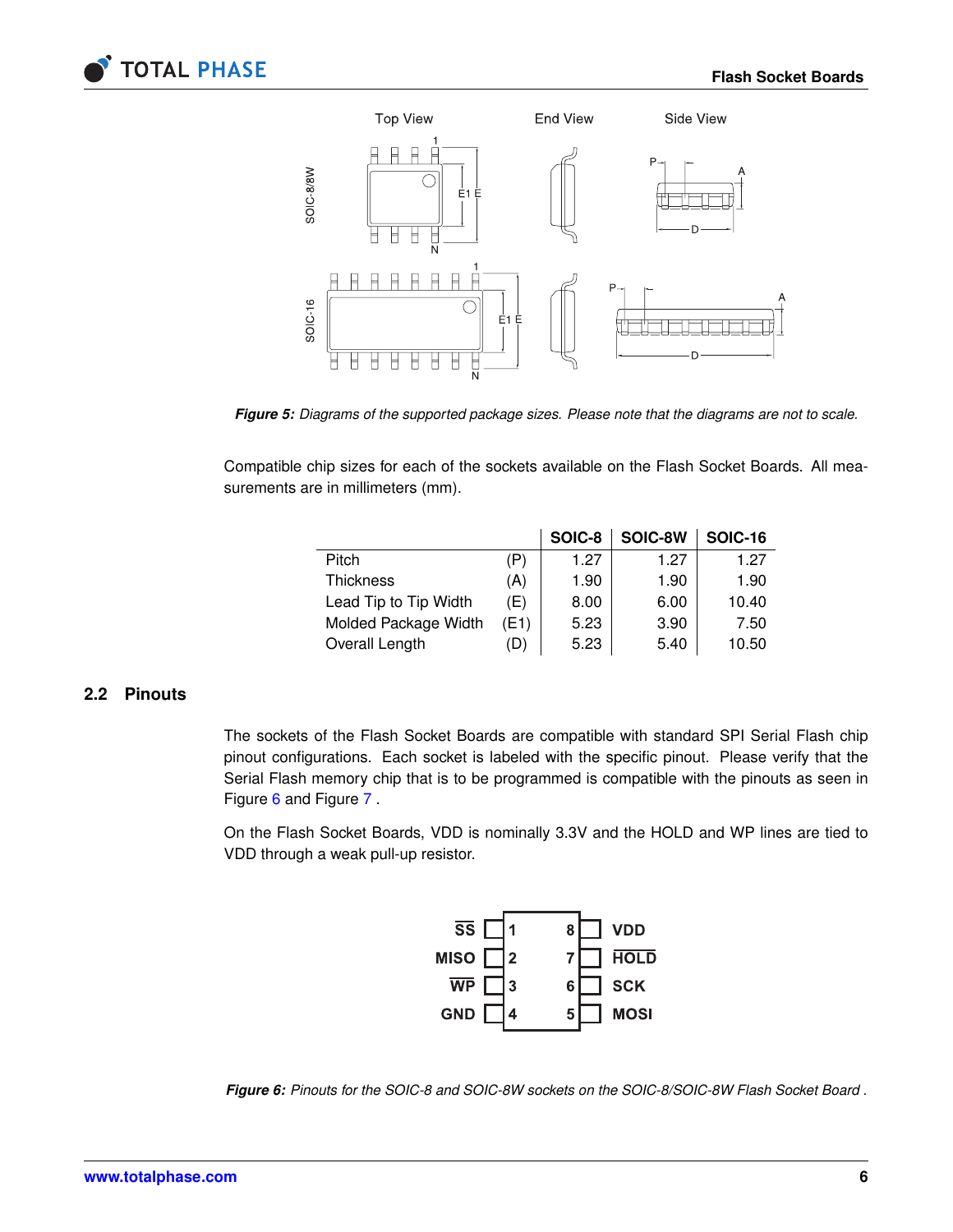



<span id="page-6-0"></span>*Figure 7: Pinout for the SOIC-16 socket on the SOIC-16 Flash Socket Board .*

If your Serial Flash memory chip has a non-standard pinout configuration, please consider using the EEPROM Socket Board. It is possible to arbitrarily assign signals to different pins with this board using its 8-pin split cable.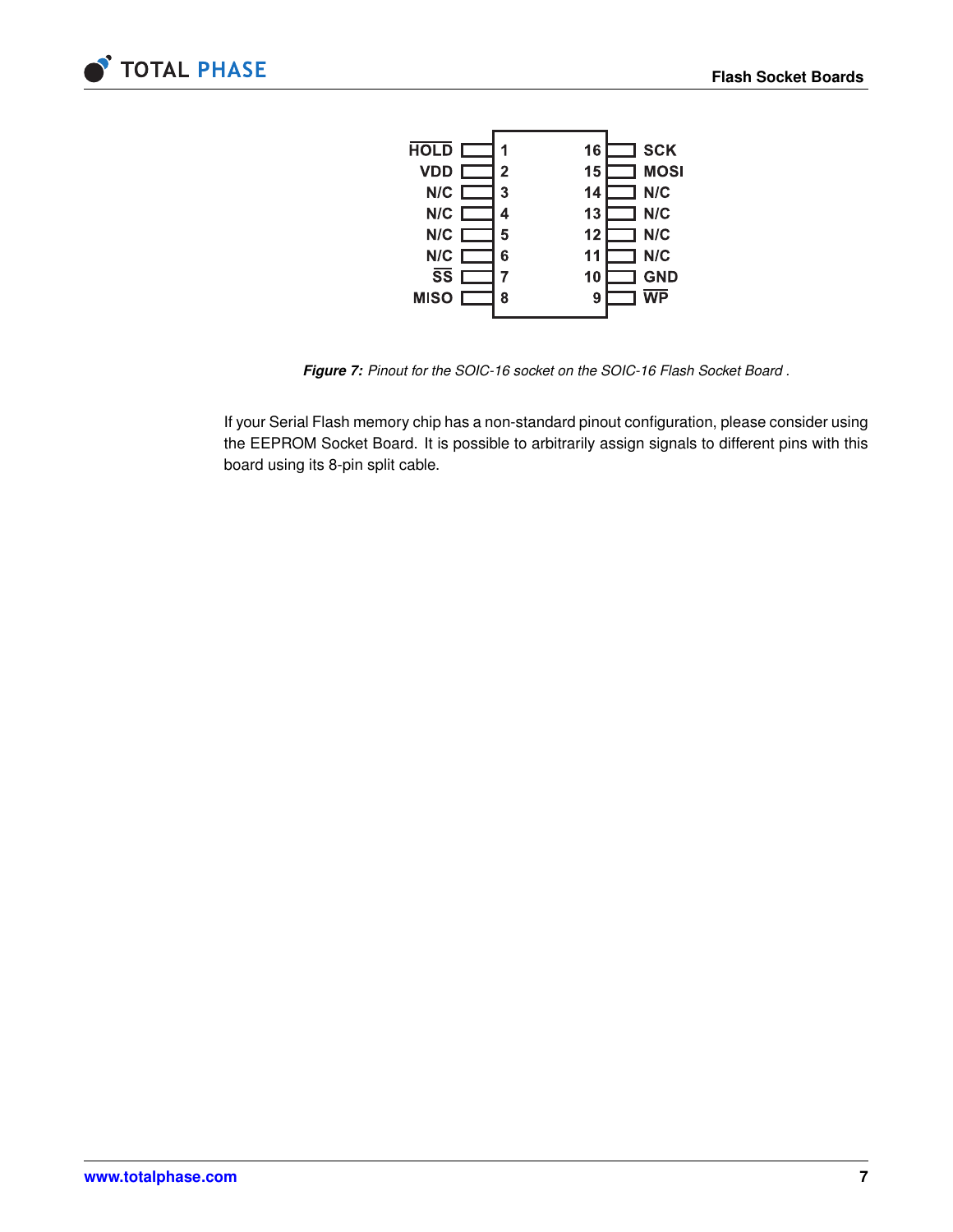

## **3 Connectors**

### **3.1 10-pin Boxed Connector**

<span id="page-7-1"></span><span id="page-7-0"></span>Each socket is connected to a 10-pin boxed connector which is located directly beneath it. These boxed connectors are used to connect the socket to a Cheetah SPI Host Adapter to program the target device.

On the SOIC-8/SOIC-8W Flash Socket Board, the signal lines of the sockets are not cross connected, however both sockets share a common GND and VDD. Consequently, HOLD and WP are cross connected as they are both pulled-up to VDD. The MISO, MOSI, SCLK, and SS lines however are independent.

### **3.2 Powering the Flash Socket Boards**

<span id="page-7-2"></span>The Flash Socket Boards will provide 3.3V to the target device. To power the Flash Socket Boards, the Cheetah adapter must be configured to send target power to the board. This can be accomplished via the Rosetta Language Bindings, the Flash Center software, the Aardvark Control Center Software or the Cheetah GUI Software. When powered-on, the board's Power LED will be lit.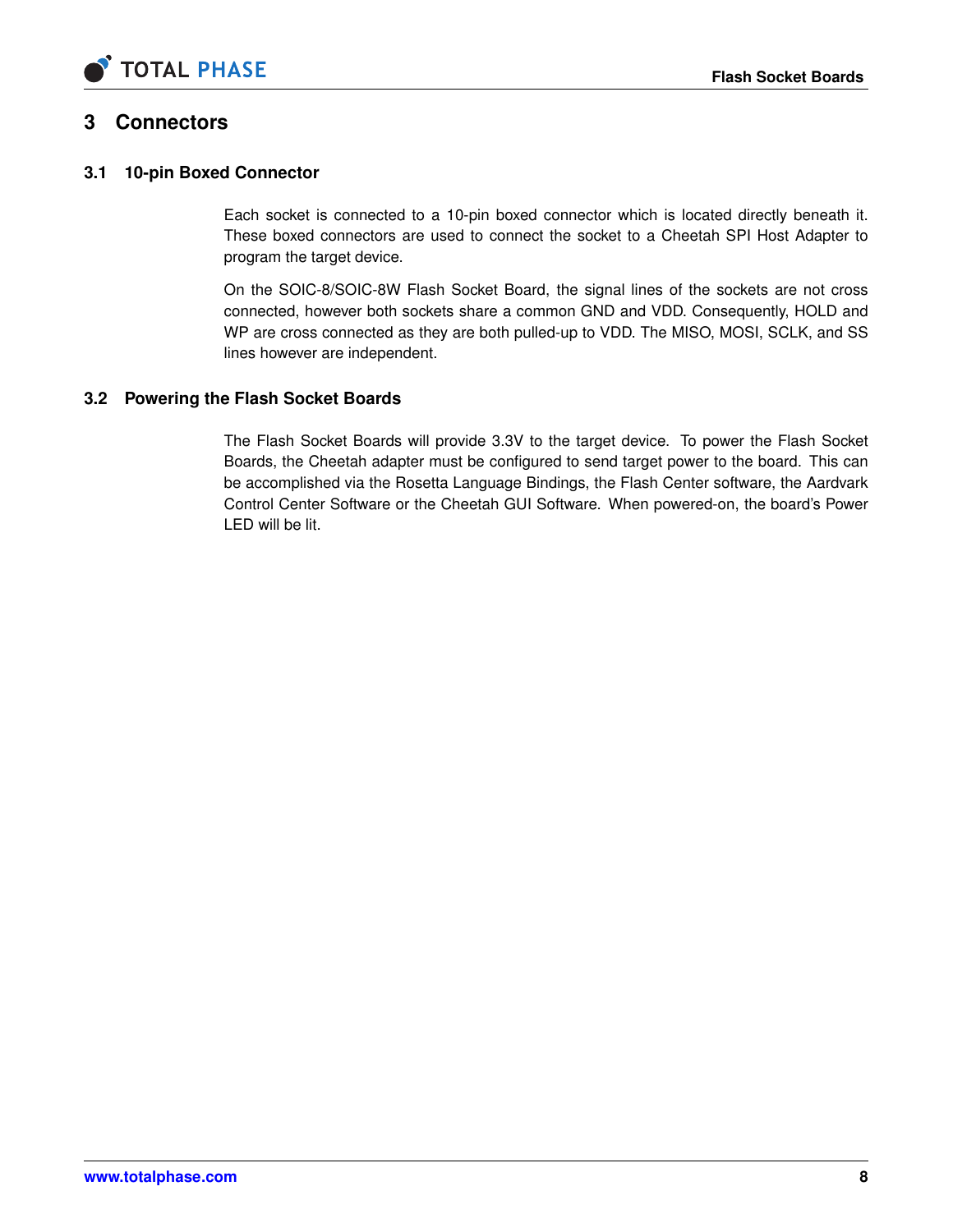

## **4 Programming a Device**

<span id="page-8-0"></span>SPI Serial Flash memory can be programmed using the Flash Center Software in conjunction with a Cheetah adapter. Detailed technical information about all these products can be found on Total Phase's website.

### **4.1 Inserting a Device**

<span id="page-8-1"></span>To program a chip, insert the chip into the appropriate socket.

Whenever handling chips, always be sure to follow safe handling procedures to ensure that the chips are not damaged.

All sockets are zero insertion force sockets and work on the same principle.

To insert a chip:

- 1. Press down on the top of the socket to raise the contact pins.
- 2. While pressing down on the socket, carefully place the chip into the socket and make sure that the orientation of the chip is correct (pin 1 should always be in the top left corner).
- 3. Once the chip is in place, release the top of the socket to allow the contact pins to drop and hold the chip in place.

<span id="page-8-2"></span>At this point, the chip should be held securely in place. Please make sure that all the contact pins have made contact with the correct pins on the chip.

#### **4.2 Removing a Device**

When removing the chip, we recommend using a vacuum pickup tool to prevent damage to the chip and its pins.

To remove a chip:

- 1. Press down on the top of the socket to raise the contact pins.
- 2. Carefully remove the chip using a vacuum pickup tool or equivalent tool.
- <span id="page-8-3"></span>3. Release the top of the socket.

#### **4.3 Supported Vendors**

The Flash Socket Boards support SPI Serial Flash memory from these leading manufacturers:

- Atmel
- Chingis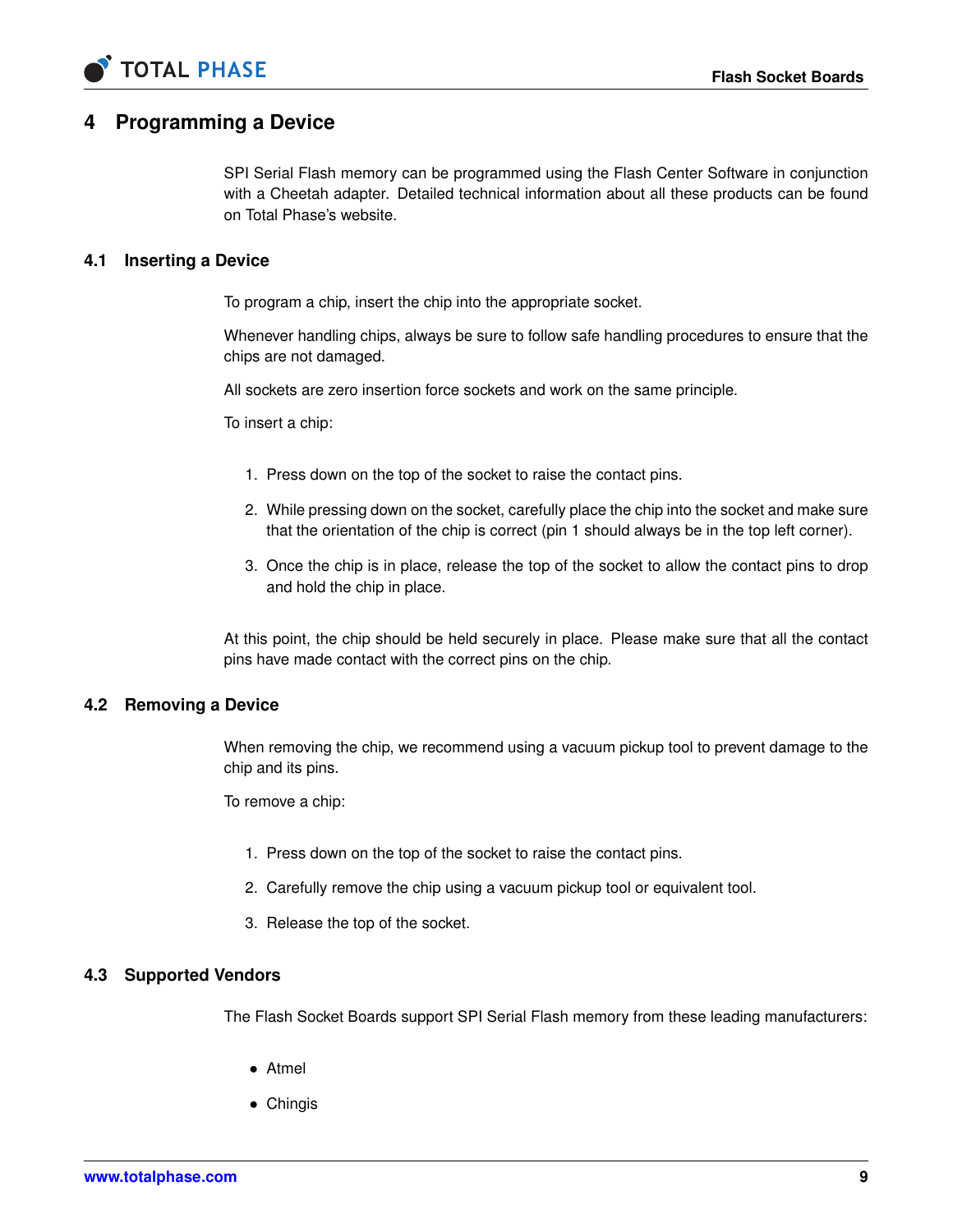

- Intel
- Macronix
- Numonyx/ST Micro
- Spansion
- SST
- Winbond

SPI Serial Flash memory chips from other vendors may also be supported as long as they conform to the standard pinout as described in the previous sections.

 $3.3V$ Flash Center Cheetah SPI API Flash The Second Contract of the Contract of the Contract of the Contract of the Contract of the Contract of the Contract of the Contract of the Contract of the Contract of the Contract of the Contract of the Contract of t

sales dsp-tdi.com